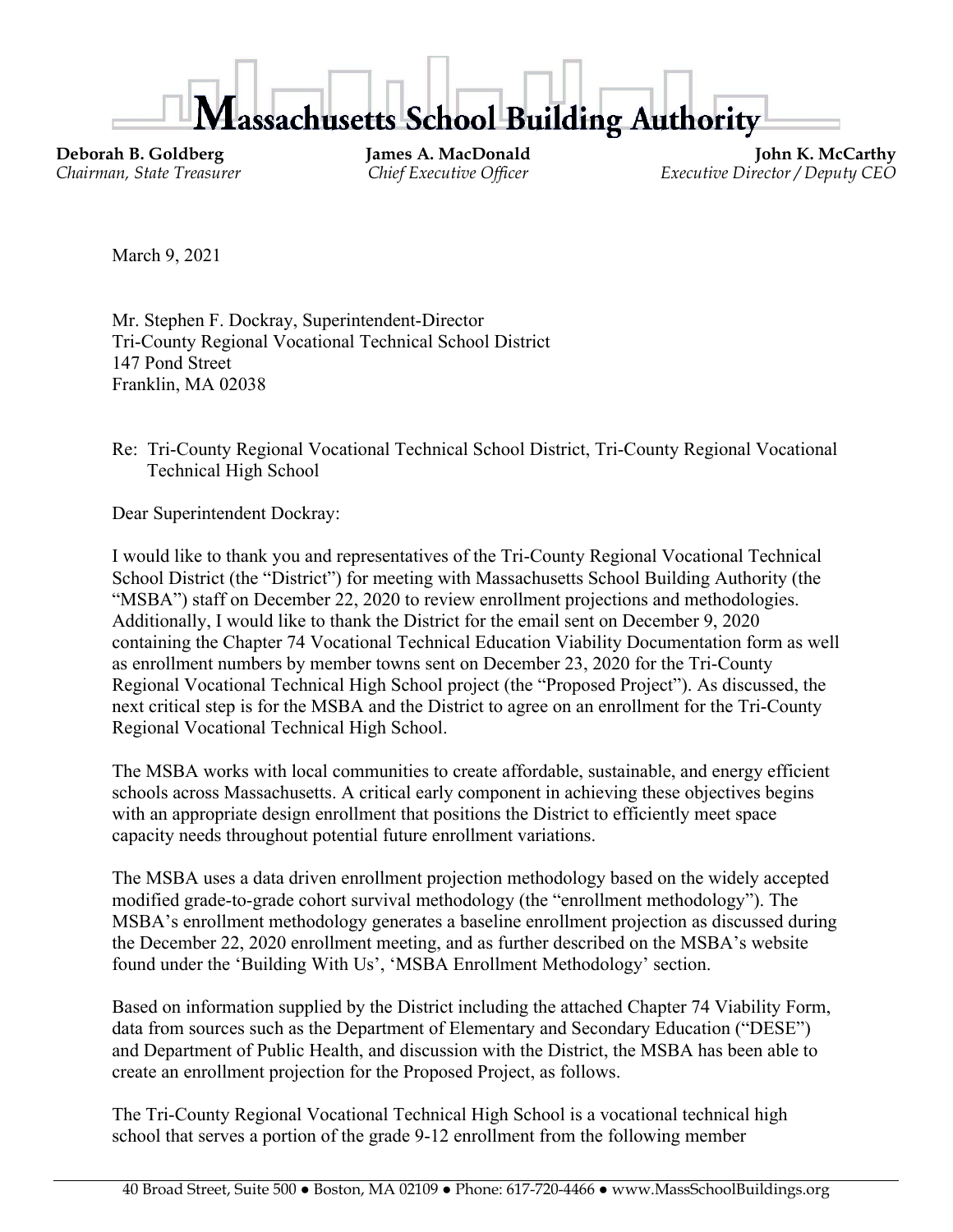Page 2 March 9, 2021 Tri-County Regional Vocational Technical High School Enrollment Letter

communities: Franklin (which constitutes approximately 17.9% of the nine-year average District grade 9 enrollment from FY11-FY19), Medfield (1%), Medway (5.8%), Millis (4.8%), Norfolk (3%), North Attleborough (30.2%), Plainville (9.1%), Seekonk (8.4%), Sherborn (<1%), Walpole (6.4%), and Wrentham (5.9%). The MSBA understands that the District also receives students from non-member communities, which constitutes approximately 7.4% of the average District enrollment from FY11-FY19.

The table below illustrates the District's application, acceptance, and waitlist information as reported by the District to the MSBA, and the District's grade 9 enrollment during the most recent nine-year period as reported by DESE.

| <b>Fiscal Year</b> | Applied | Accepted | Waitlisted | Enrolled |
|--------------------|---------|----------|------------|----------|
|                    | Grade 8 | Grade 8  | Grade 8    | Grade 9  |
| 2012               | 348     | 326      | 11         | 278      |
| 2013               | 338     | 321      | 7          | 259      |
| 2014               | 366     | 335      | 8          | 288      |
| 2015               | 304     | 289      | 5          | 250      |
| 2016               | 330     | 320      | 2          | 291      |
| 2017               | 356     | 329      | 0          | 284      |
| 2018               | 333     | 307      | 0          | 248      |
| 2019               | 332     | 313      |            | 275      |
| 2020               | 309     | 286      |            | 229      |

The total grade 9 enrollment in the Tri-County Regional Vocational Technical School District as reported by DESE for the 2019-2020 school year is 229, which reflects an enrolled rate of 74.1% when compared to the number of applications received for the same school year. Comparatively, this reflects a decrease of 38 students (-14.2%) from the average enrolled rate of grade 9 students reported during the preceding nine-year period. The waitlist for the 2019-2020 school year was zero students, which has been consistent over the last four years following a declining trend in waitlisted students.

The MSBA understands that the District is proposing a design enrollment of 1,000 students in grades 9-12 at the Tri-County Regional Vocational Technical High School. This includes the District's goal of expanding capacity in 16 of its current 17 Chapter 74 program offerings and discontinuing one of its current 17 programs as part of the Proposed Project, the details of which may be found in the attached Chapter 74 Viability Form. The District's grade 9-12 enrollment in the 2019-2020 school year was 969 students.

With respect to future enrollments, the MSBA first performed base enrollment projections through grade 8 for each of the above-mentioned member communities to understand the projected pool of students that could apply to the Tri-County Regional Vocational Technical High School. The projections indicate that the total grade 8 enrollment will continue to experience a declining trend through the 2022-2023 school year then increase through the 2029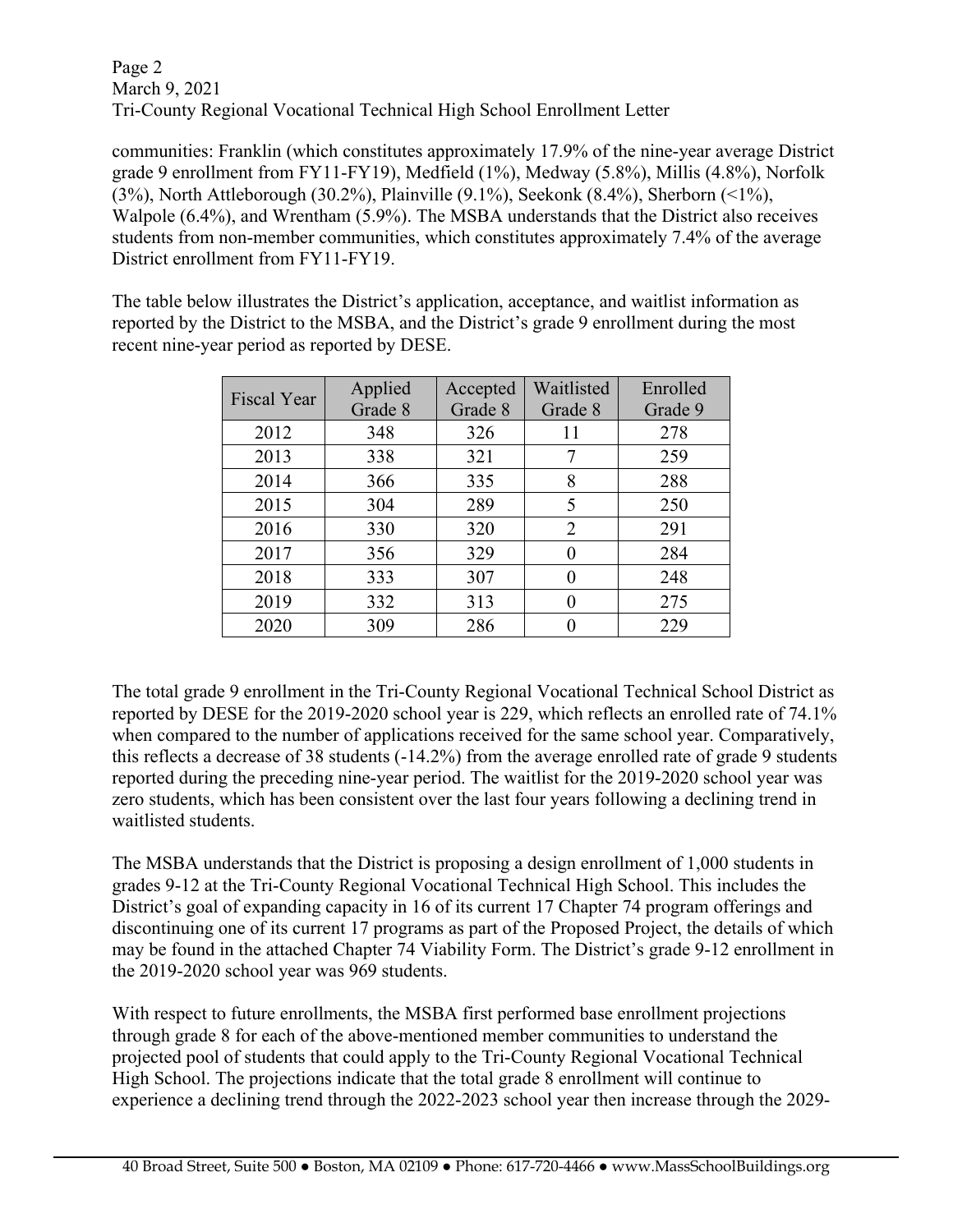Page 3 March 9, 2021 Tri-County Regional Vocational Technical High School Enrollment Letter

2030 school year. Analysis of the communities that have historically contributed the largest portion of enrollment at the Tri-County Regional Vocational High School indicates that the grade 8 enrollments in the Town of North Attleborough and Town of Franklin will continue to decline over the projection period, while the towns in the King Philip Regional School District, each of which are member communities of Tri-County Regional Vocational School District, will increase, on average, through the end of the projection period.

The MSBA then performed a base enrollment projection for grades 9-12 based on average local grade 8 to vocational grade 9 'survival' ratios and historic total grade 9-12 enrollments at the Tri-County Regional Vocational Technical High School. In accordance with the MSBA's Enrollment Methodology, the baseline enrollment is calculated using the ten-year average of projected enrollments. As such, the average grade 9-12 base enrollment projection for the Tri-County Regional Vocational High School through the 2029-2030 school year is 885 students.

As a result of a sensitivity analysis performed by the MSBA on this base enrollment projection, the following adjustment was made to the total base enrollment projection:

- Out-of-District Enrollment
	- o In order to adjust for the potential expansion of the District's program offerings which may result in higher application rates, the MSBA has made an additional adjustment to the base enrollment projection.
	- o In order to make this adjustment, the MSBA adjusted the grade-to-grade survival ratios for grades 9-12 by a total of 3.3% throughout a four-year period.
	- o This adjustment added 75 students to the average grade 9-12 enrollment as compared to the projection without this adjustment, bringing the grade 9-12 enrollment projection up to 960 students.

As a result of analysis on the average base enrollment projection, the adjustment to the base projection described above, and the District's stated Chapter 74 program goals for expanding capacity in 16 of its 17 program offerings, the MSBA recommends a design enrollment of up to but no more than 1,000 students in grades 9-12 for the Tri-County Regional Vocational Technical High School project.

An updated Chapter 74 Viability form will be required to substantiate that the proposed program adjustments were planned in consultation with the respective advisory committees based on adequate and timely information regarding student, workforce, and job development demands or job market trends. Documentation will also be required for programming that overlaps with other member high school program offerings to acknowledge and consider the student enrollment at those high schools, as well as a summary of the conversations held with member communities reflecting acknowledgement and support of the proposed expanded programs. In addition, further analysis of the application/enrollment/student program choices data will be required to demonstrate that the program choices will be sufficient to fulfill the proposed program additions and expansions.